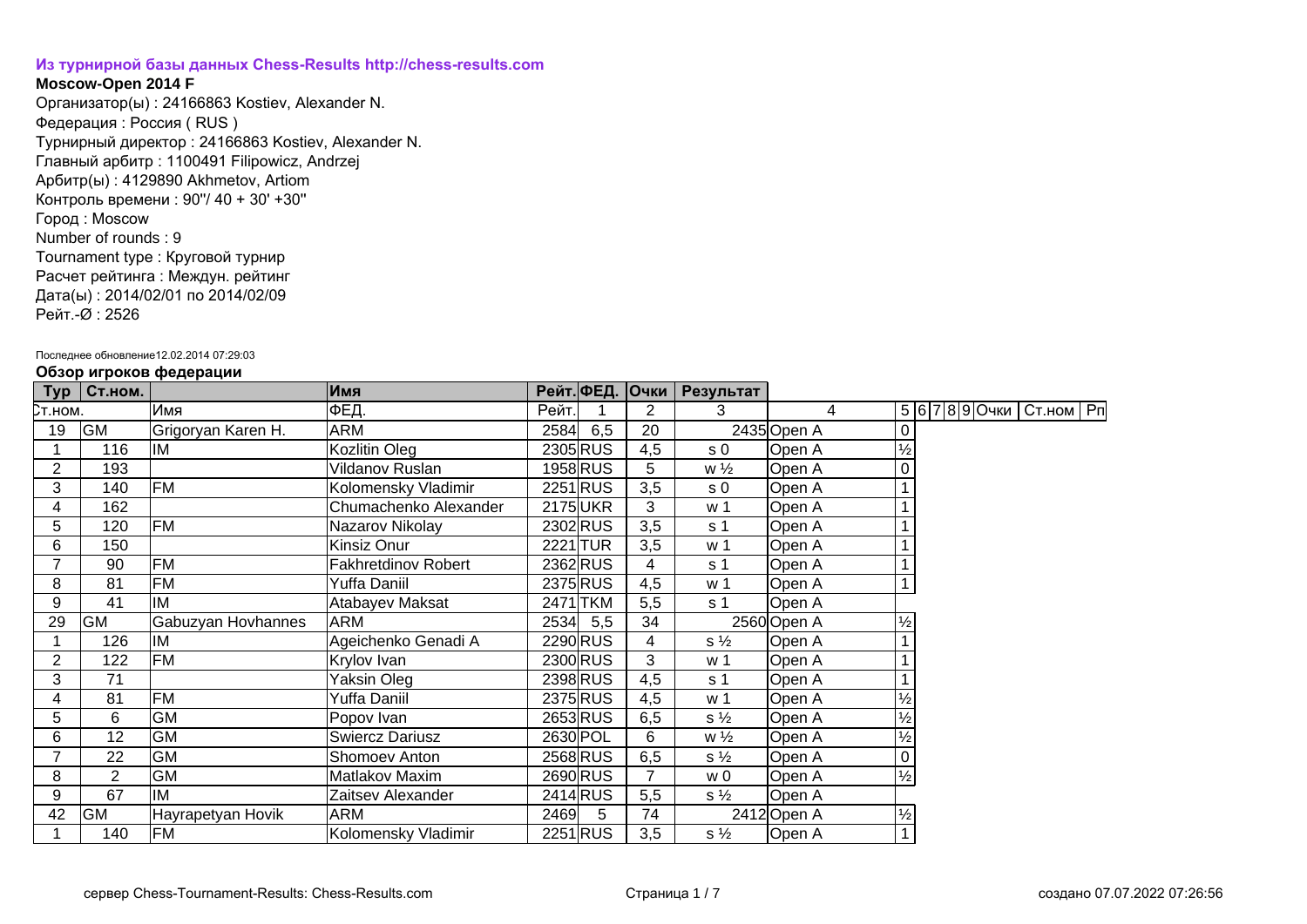| $\overline{2}$          | 126              | <b>IM</b>                | Ageichenko Genadi A     | 2290 RUS                 | 4                | w 1                       | Open A      | $\frac{1}{2}$            |
|-------------------------|------------------|--------------------------|-------------------------|--------------------------|------------------|---------------------------|-------------|--------------------------|
| $\overline{3}$          | 107              | $\overline{FM}$          | Shahinyan David         | 2339 ARM                 | $\overline{4,5}$ | $s\frac{1}{2}$            | Open A      | $\overline{0}$           |
| $\overline{\mathbf{4}}$ | $\overline{93}$  |                          | Xu Yinglun              | <b>2357 CHN</b>          | 5                | w <sub>0</sub>            | Open A      | $\overline{1}$           |
| $\overline{5}$          | 106              |                          | <b>Khanin Semen</b>     | 2340 RUS                 | $\overline{4,5}$ | s <sub>1</sub>            | Open A      | $\overline{1}$           |
| 6                       | 94               | <b>FM</b>                | Mikhailov Viacheslav    | 2356 RUS                 | 4,5              | w <sub>1</sub>            | Open A      | $\frac{1}{2}$            |
| $\overline{7}$          | 81               | <b>FM</b>                | <b>Yuffa Daniil</b>     | 2375 RUS                 | 4,5              | $s\frac{1}{2}$            | Open A      | $\overline{0}$           |
| $\overline{8}$          | 10               | <b>GM</b>                | Kovalenko Igor          | 2642 LAT                 | 5,5              | w <sub>0</sub>            | Open A      | $\frac{1}{2}$            |
| $\overline{9}$          | 86               |                          | Akhmetov Ayan           | 2369 KAZ                 | 5                | $\overline{s\frac{1}{2}}$ | Open A      |                          |
| 45                      | FM               | Aghasaryan Robert        | <b>ARM</b>              | 2467<br>6                | $\overline{24}$  |                           | 2614 Open A | $\frac{1}{2}$            |
| $\mathbf 1$             | 143              |                          | Popov Mikhail           | 2246 RUS                 | $\overline{3,5}$ | $w\frac{1}{2}$            | Open A      | $\overline{1}$           |
| $\overline{2}$          | 141              | $\overline{FM}$          | Papayan Oleg            | 2247 RUS                 | $\overline{3,5}$ | s <sub>1</sub>            | Open A      | $\overline{1}$           |
| $\overline{3}$          | 128              |                          | <b>Chernyuk Mikhail</b> | 2277 RUS                 | 4,5              | w <sub>1</sub>            | Open A      | $\frac{1}{2}$            |
| $\overline{\mathbf{4}}$ | 1                | $\overline{GM}$          | Moiseenko Alexander     | 2710UKR                  | $\overline{7}$   | $s\frac{1}{2}$            | Open A      | $\overline{1}$           |
| 5                       | $\overline{5}$   | $\overline{GM}$          | Shimanov Aleksandr      | 2658 RUS                 | $\overline{5,5}$ | w <sub>1</sub>            | Open A      | $\frac{1}{2}$            |
| $6\phantom{a}$          | $\overline{13}$  | $\overline{GM}$          | <b>Kokarev Dmitry</b>   | 2628 RUS                 | $\overline{6}$   | $s\frac{1}{2}$            | Open A      | $\overline{\frac{1}{2}}$ |
| $\overline{7}$          | $\overline{28}$  | <b>GM</b>                | Geller Jakov            | 2536 RUS                 | 6,5              | $w\frac{1}{2}$            | Open A      | $\frac{1}{2}$            |
| $\overline{8}$          | $\overline{25}$  | $\overline{GM}$          | Savchenko Boris         | 2556 RUS                 | 6,5              | $s\frac{1}{2}$            | Open A      | $\frac{1}{2}$            |
| $\overline{9}$          | $\overline{27}$  | <b>GM</b>                | Kornev Alexei           | 2539RUS                  | $6\overline{6}$  | $W\frac{1}{2}$            | Open A      |                          |
| 51                      | $\overline{GM}$  | Petrosian Davit G.       | <b>ARM</b>              | 2452<br>4,5              | 114              |                           | 2268 Open A | $\frac{1}{2}$            |
| $\mathbf 1$             | 149              | <b>FM</b>                | Zhadanov Vasili B.      | 2229 RUS                 | 3,5              | $W\frac{1}{2}$            | Open A      | $\overline{\frac{1}{2}}$ |
| $\overline{2}$          | 147              |                          | <b>Tleptsok Ruslan</b>  | 2240 RUS                 | $\overline{2}$   | $s\frac{1}{2}$            | Open A      | $\overline{0}$           |
| 3                       | 123              | $\overline{\text{CM}}$   | Petrosyan Manuel        | 2296 ARM                 | $\overline{5,5}$ | w <sub>0</sub>            | Open A      | $\overline{\frac{1}{2}}$ |
| $\overline{4}$          | $\overline{137}$ |                          | <b>Bakunts Rafael</b>   | 2259 ARM                 | $\overline{4}$   | $s\frac{1}{2}$            | Open A      | $\overline{1}$           |
| $\overline{5}$          | 126              | $\overline{\mathsf{IM}}$ | Ageichenko Genadi A     | 2290 RUS                 | $\overline{4}$   | w <sub>1</sub>            | Open A      | $\overline{0}$           |
| 6                       | 107              | $\overline{FM}$          | Shahinyan David         | 2339 ARM                 | $\overline{4,5}$ | $\overline{w}$ 0          | Open A      | $\overline{\frac{1}{2}}$ |
| $\overline{7}$          | 142              |                          | Miroshnichenko Pavel    | 2246 RUS                 | $\overline{4}$   | $s\frac{1}{2}$            | Open A      | $\overline{\frac{1}{2}}$ |
| $\overline{8}$          | 135              | <b>WGM</b>               | Soumya Swaminathan      | 2264 IND                 | $\overline{3,5}$ | $s\frac{1}{2}$            | Open A      | $\overline{1}$           |
| $\overline{9}$          | $\frac{143}{x}$  |                          | Popov Mikhail           | 2246 RUS                 | $\overline{3,5}$ | w <sub>1</sub>            | Open A      |                          |
| $\overline{56}$         | <b>GM</b>        | Harutjunyan Gevorg       | <b>ARM</b>              | 2436<br>$\overline{5,5}$ | $\overline{53}$  |                           | 2339 Open A | $\overline{1}$           |
| $\mathbf{1}$            | 154              |                          | Elistratov Semen        | 2212RUS                  | 4                | s <sub>1</sub>            | Open A      | $\overline{0}$           |
| $\overline{2}$          | 152              |                          | Zimin Alexey            | 2216 RUS                 | $\overline{5}$   | w <sub>0</sub>            | Open A      | $\overline{0}$           |
| $\overline{3}$          | 116              | IM                       | Kozlitin Oleg           | 2305 RUS                 | $\overline{4,5}$ | s <sub>0</sub>            | Open A      | $\overline{1}$           |
| $\overline{\mathbf{4}}$ | 142              |                          | Miroshnichenko Pavel    | 2246 RUS                 | 4                | w <sub>1</sub>            | Open A      | $\overline{0}$           |
| $\overline{5}$          | 110              | $\overline{FM}$          | <b>Bublei Pavel</b>     | 2325 RUS                 | $\overline{4,5}$ | $\sqrt{s}$ 0              | Open A      | $\overline{\frac{1}{2}}$ |
| 6                       | 184              |                          | <b>Maksimov Dmitri</b>  | 2086 RUS                 | $\overline{3,5}$ | $W\frac{1}{2}$            | Open A      | $\overline{1}$           |
| $\overline{7}$          | $\overline{146}$ |                          | Stegariu Vlad-Ionut     | $2241$ ROU               | $\overline{3,5}$ | s <sub>1</sub>            | Open A      | $\overline{1}$           |
| 8                       | 100              | $\overline{FM}$          | <b>Petrov Nikita</b>    | 2349 RUS                 | 4,5              | w <sub>1</sub>            | Open A      | $\overline{1}$           |
| $\boldsymbol{9}$        | $\overline{96}$  | $\overline{FM}$          | Bogachkov Igor          | 2355 RUS                 | 4,5              | s <sub>1</sub>            | Open A      |                          |
| 65                      | lıM              | Simonian Tigran          | <b>ARM</b>              | 2421<br>5                | 61               |                           | 2452 Open A | $\mathbf{1}$             |
| $\mathbf 1$             | 163              |                          | Vasilyev Vasily         | 2175 RUS                 | $\overline{4,5}$ | w <sub>1</sub>            | Open A      | $\overline{1}$           |
| $\overline{2}$          | 5                | $\overline{GM}$          | Shimanov Aleksandr      | 2658 RUS                 | $\overline{5,5}$ | s <sub>1</sub>            | Open A      | $\frac{1}{2}$            |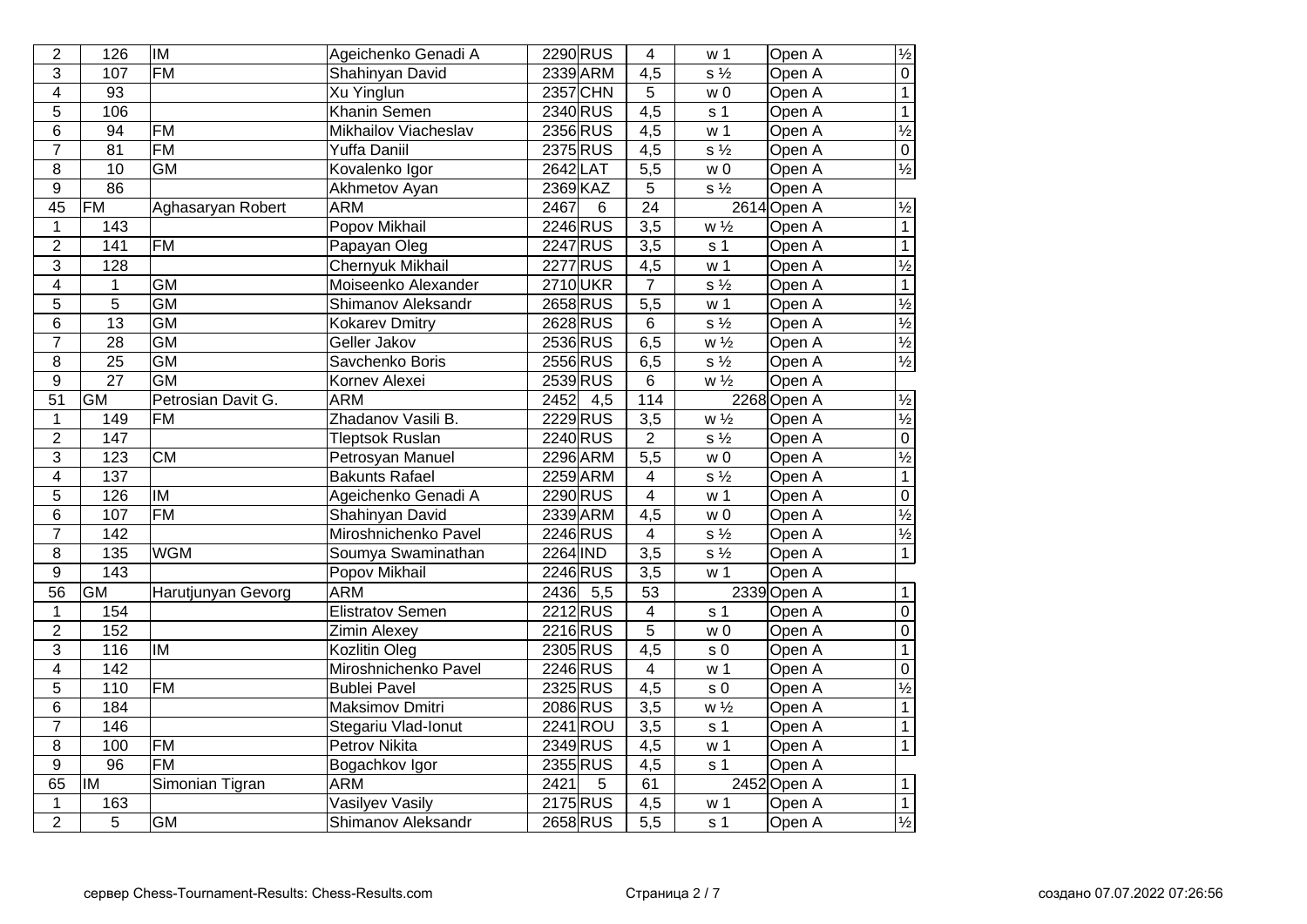| 3                       | $\overline{7}$    | <b>GM</b>                | <b>Bartel Mateusz</b>     | 2651 POL        | $\overline{7}$   | $w\sqrt{2}$               | Open A      | $\overline{0}$           |
|-------------------------|-------------------|--------------------------|---------------------------|-----------------|------------------|---------------------------|-------------|--------------------------|
| $\overline{4}$          | $\overline{17}$   | GM                       | Ponkratov Pavel           | 2611RUS         | 6,5              | s <sub>0</sub>            | Open A      | $\overline{1}$           |
| 5                       | 179               |                          | <b>Abelguzin Dinar</b>    | 2109 RUS        | $\overline{4}$   | w <sub>1</sub>            | Open A      | $\overline{0}$           |
| 6                       | $\overline{22}$   | <b>GM</b>                | <b>Shomoev Anton</b>      | 2568 RUS        | 6,5              | W <sub>0</sub>            | Open A      | $\frac{1}{2}$            |
| $\overline{7}$          | 117               |                          | <b>Sychev Klementy</b>    | 2305 RUS        | 4,5              | $s\frac{1}{2}$            | Open A      | $\frac{1}{2}$            |
| 8                       | 128               |                          | <b>Chernyuk Mikhail</b>   | 2277 RUS        | 4,5              | $\overline{s\frac{1}{2}}$ | Open A      | $\frac{1}{2}$            |
| 9                       | $\frac{111}{111}$ | <b>FM</b>                | Faizrakhmanov Ramil       | 2323 RUS        | 5                | $W\frac{1}{2}$            | Open A      |                          |
| 68                      | FM                | Harutyunian Tigran K.    | <b>ARM</b>                | 2405<br>5,5     | 49               |                           | 2451 Open A | $\mathbf{1}$             |
| $\mathbf{1}$            | 166               |                          | Kozak Adam                | 2168 HUN        | $\overline{3}$   | s <sub>1</sub>            | Open A      | $\frac{1}{2}$            |
| $\overline{2}$          | 16                | <b>GM</b>                | Amonatov Farrukh          | 2613 TJK        | 6,5              | $w\frac{1}{2}$            | Open A      | $\frac{1}{2}$            |
| 3                       | 20                | <b>GM</b>                | <b>Grigoriants Sergey</b> | 2581 RUS        | 6,5              | $s\frac{1}{2}$            | Open A      | $\overline{0}$           |
| $\overline{4}$          | 24                | <b>IM</b>                | Mozharov Mikhail          | 2564 RUS        | 6,5              | w <sub>0</sub>            | Open A      | $\overline{0}$           |
| 5                       | 118               | $\overline{\mathsf{I}}$  | Rjabzev Konstantin        | 2304 RUS        | 3,5              | s <sub>0</sub>            | Open A      | $\overline{1}$           |
| 6                       | 141               | <b>FM</b>                | Papayan Oleg              | 2247 RUS        | 3,5              | w <sub>1</sub>            | Open A      | $\frac{1}{2}$            |
| $\overline{7}$          | 124               |                          | Afanasiev Nikita          | 2294 RUS        | 3,5              | $s\frac{1}{2}$            | Open A      | $\overline{1}$           |
| 8                       | 144               |                          | Rudometov Maxim           | 2245 RUS        | 3,5              | w <sub>1</sub>            | Open A      | $\overline{1}$           |
| $\overline{9}$          | $\overline{110}$  | <b>FM</b>                | <b>Bublei Pavel</b>       | 2325 RUS        | 4,5              | s <sub>1</sub>            | Open A      |                          |
| $\overline{72}$         |                   | Gevorgyan David          | <b>ARM</b>                | 5,5<br>2397     | 56               |                           | 2336 Open A | $\frac{1}{2}$            |
| $\mathbf 1$             | 170               | <b>WIM</b>               | Ivana Maria Furtado       | 2155 IND        | $\overline{3,5}$ | $s\frac{1}{2}$            | Open A      | $\overline{0}$           |
| $\overline{2}$          | $\overline{148}$  |                          | <b>Denishev Marat</b>     | 2239RUS         | $\overline{3,5}$ | w <sub>0</sub>            | Open A      | $\overline{1}$           |
| 3                       | 144               |                          | <b>Rudometov Maxim</b>    | 2245 RUS        | 3,5              | s <sub>1</sub>            | Open A      | $\overline{\frac{1}{2}}$ |
| $\overline{4}$          | 140               | <b>FM</b>                | Kolomensky Vladimir       | $2251$ RUS      | 3,5              | $W\frac{1}{2}$            | Open A      | $\overline{1}$           |
| 5                       | 122               | F M                      | Krylov Ivan               | 2300 RUS        | $\overline{3}$   | $-1K$                     | Open A      | $\overline{0}$           |
| $\overline{6}$          | $\overline{5}$    | <b>GM</b>                | Shimanov Aleksandr        | 2658 RUS        | $\overline{5,5}$ | $\sqrt{s}$ 0              | Open A      | $\overline{1}$           |
| $\overline{7}$          | 121               | IM                       | <b>Mischuk Dmitry</b>     | 2300 UKR        | $\overline{3}$   | w <sub>1</sub>            | Open A      | $\overline{\frac{1}{2}}$ |
| 8                       | 151               |                          | <b>Tarasov Alexandr</b>   | 2216 RUS        | $\overline{4,5}$ | $s\frac{1}{2}$            | Open A      | $\overline{1}$           |
| $\overline{9}$          | $\overline{128}$  |                          | Chernyuk Mikhail          | <b>2277 RUS</b> | $\overline{4,5}$ | w <sub>1</sub>            | Open A      |                          |
| 107                     | FM                | Shahinyan David          | <b>ARM</b>                | 2339<br>4,5     | $\overline{84}$  |                           | 2432 Open A | $\mathbf{1}$             |
| $\mathbf 1$             | 10                | <b>GM</b>                | Kovalenko Igor            | 2642 LAT        | $\overline{5,5}$ | s <sub>1</sub>            | Open A      | $\overline{\frac{1}{2}}$ |
| $\overline{2}$          | $\overline{41}$   | $\overline{\mathsf{IM}}$ | <b>Atabayev Maksat</b>    | 2471 TKM        | $\overline{5,5}$ | $\overline{w\frac{1}{2}}$ | Open A      | $\overline{\frac{1}{2}}$ |
| $\overline{3}$          | $\overline{42}$   | <b>GM</b>                | Hayrapetyan Hovik         | 2469 ARM        | $\overline{5}$   | $w\frac{1}{2}$            | Open A      | $\overline{0}$           |
| $\overline{\mathbf{4}}$ | 60                | <b>GM</b>                | <b>Krapivin Alexander</b> | 2430 RUS        | $\overline{5,5}$ | $\sqrt{s}$ 0              | Open A      | $\overline{\frac{1}{2}}$ |
| 5                       | $\overline{54}$   | <b>GM</b>                | Beshukov Sergei           | 2440 RUS        | $\overline{4,5}$ | $W\frac{1}{2}$            | Open A      | $\overline{1}$           |
| $\overline{6}$          | $\overline{51}$   | <b>GM</b>                | Petrosian Davit G.        | 2452 ARM        | $\overline{4,5}$ | s <sub>1</sub>            | Open A      | $\overline{0}$           |
| $\overline{7}$          | $\overline{57}$   | <b>FM</b>                | Seliverstov Vladimir      | 2436 RUS        | $\overline{5}$   | w <sub>0</sub>            | Open A      | $\overline{0}$           |
| 8                       | $\overline{37}$   | IM                       | Matinian Nikita           | 2491 RUS        | $\frac{1}{5,5}$  | s <sub>0</sub>            | Open A      | $\overline{1}$           |
| $\boldsymbol{9}$        | 185               |                          | Garifullin Ildar          | 2061 RUS        | 3,5              | w <sub>1</sub>            | Open A      |                          |
| 123                     | CM                | Petrosyan Manuel         | <b>ARM</b>                | 2296<br>5,5     | 52               |                           | 2435 Open A | $\mathbf 0$              |
| $\mathbf 1$             | 26                | <b>GM</b>                | Gabrielian Artur          | 2555 RUS        | $\overline{6}$   | s <sub>0</sub>            | Open A      | $\overline{1}$           |
| $\overline{2}$          | 178               |                          | <b>Smagin Nikita</b>      | 2117 RUS        | $\overline{0}$   | w <sub>1</sub>            | Open A      | $\overline{1}$           |
| $\overline{3}$          | $\overline{51}$   | <b>GM</b>                | Petrosian Davit G.        | 2452 ARM        | $\overline{4,5}$ | s <sub>1</sub>            | Open A      | $\overline{0}$           |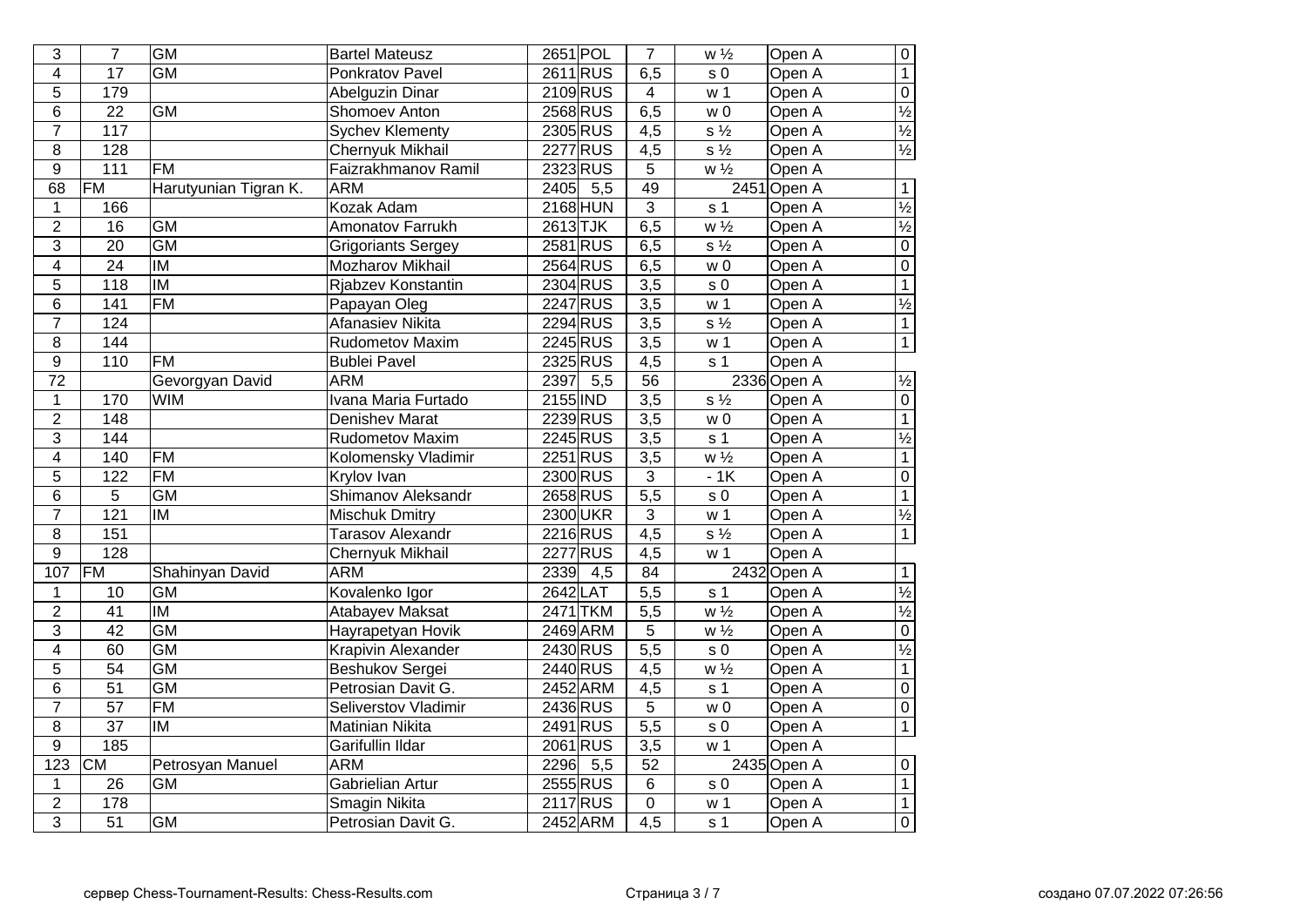| $\overline{4}$   | $\overline{57}$  | <b>FM</b>             | Seliverstov Vladimir        | 2436 RUS                 | 5                       | W <sub>0</sub>            | Open A            | $\overline{0}$           |
|------------------|------------------|-----------------------|-----------------------------|--------------------------|-------------------------|---------------------------|-------------------|--------------------------|
| 5                | $\overline{73}$  | <b>IM</b>             | <b>Arslanov Shamil</b>      | 2396 RUS                 | $\overline{5,5}$        | s <sub>0</sub>            | Open A            | $\overline{1}$           |
| 6                | 183              |                       | Vekerchuk Maxim             | 2088 RUS                 | $\mathbf{3}$            | w <sub>1</sub>            | Open A            | $\frac{1}{2}$            |
| $\overline{7}$   | 77               | lм                    | <b>Amanov Zhanibek</b>      | 2387 KAZ                 | $\overline{4}$          | $s\frac{1}{2}$            | Open A            | $\overline{1}$           |
| $\bf 8$          | 90               | FM                    | <b>Fakhretdinov Robert</b>  | 2362 RUS                 | $\overline{\mathbf{4}}$ | w <sub>1</sub>            | Open A            | $\overline{1}$           |
| 9                | 71               |                       | Yaksin Oleg                 | 2398 RUS                 | 4,5                     | s <sub>1</sub>            | Open A            |                          |
| $\overline{137}$ |                  | <b>Bakunts Rafael</b> | <b>ARM</b>                  | 2259<br>$\overline{4}$   | 122                     |                           | 2337 Open A       | $\pmb{0}$                |
| 1                | 39               | <b>GM</b>             | Naumkin Igor                | 2478 RUS                 | 5,5                     | s <sub>0</sub>            | Open A            | $\overline{0}$           |
| $\overline{2}$   | 10               | <b>GM</b>             | Kovalenko Igor              | 2642 LAT                 | $\overline{5,5}$        | W <sub>0</sub>            | Open A            | $\overline{1}$           |
| 3                | 174              |                       | <b>Khahaev Dmitriy</b>      | 2134 RUS                 | $\mathbf{1}$            | s <sub>1</sub>            | Open A            | $\frac{1}{2}$            |
| 4                | $\overline{51}$  | $\overline{GM}$       | Petrosian Davit G.          | 2452 ARM                 | $\overline{4,5}$        | $w\frac{1}{2}$            | Open A            | $\overline{1}$           |
| $\overline{5}$   | 61               |                       | <b>Smirnov Alexey</b>       | 2428 RUS                 | $\overline{4,5}$        | s <sub>1</sub>            | Open A            | $\overline{\frac{1}{2}}$ |
| $\overline{6}$   | $\overline{79}$  | IM                    | Gorbatov Alexej             | 2377 RUS                 | $\overline{4,5}$        | $\overline{w\frac{1}{2}}$ | Open A            | $\overline{0}$           |
| $\overline{7}$   | $\overline{86}$  |                       | Akhmetov Ayan               | 2369 KAZ                 | $\overline{5}$          | s <sub>0</sub>            | Open A            | $\overline{0}$           |
| 8                | $\overline{87}$  | $\overline{FM}$       | <b>Tologontegin Semetey</b> | 2368 KGZ                 | $\overline{5}$          | w <sub>0</sub>            | Open A            | $\overline{1}$           |
| $\boldsymbol{9}$ | 166              |                       | Kozak Adam                  | <b>2168 HUN</b>          | 3                       | s <sub>1</sub>            | Open A            |                          |
| 194              |                  | Yayloyan Konstantin   | <b>ARM</b>                  | 1922<br>4,5              | $\overline{112}$        |                           | 2268 Open A       | $\mathbf 0$              |
| $\mathbf 1$      | 93               |                       | <b>Xu Yinglun</b>           | 2357 CHN                 | $\overline{5}$          | s <sub>0</sub>            | Open A            | $\overline{1}$           |
| $\overline{2}$   | 136              | <b>FM</b>             | Uraev Ivan                  | 2259 RUS                 | $\overline{3,5}$        | w <sub>1</sub>            | Open A            | $\overline{0}$           |
| $\overline{3}$   | 94               | <b>FM</b>             | Mikhailov Viacheslav        | 2356 RUS                 | $\overline{4,5}$        | s <sub>0</sub>            | Open A            | $\overline{1}$           |
| 4                | 130              | <b>FM</b>             | Oganisian Roman             | 2275 RUS                 | $\overline{3}$          | w <sub>1</sub>            | Open A            | $\overline{\frac{1}{2}}$ |
| $\overline{5}$   | 98               | <b>IM</b>             | Shvedchikov Anatoli I.      | 2353RUS                  | $\overline{4,5}$        | $s\frac{1}{2}$            | Open A            | $\overline{0}$           |
| $\overline{6}$   | $\overline{90}$  | $\overline{FM}$       | <b>Fakhretdinov Robert</b>  | 2362RUS                  | $\overline{4}$          | w <sub>0</sub>            | Open A            | $\overline{0}$           |
| $\overline{7}$   | 108              |                       | <b>Tregubov Andrei</b>      | 2333RUS                  | $\overline{3}$          | s <sub>0</sub>            | Open A            | $\overline{1}$           |
| $\overline{8}$   | 157              |                       | <b>Terekhov Konstantin</b>  | 2195 RUS                 | $\overline{3,5}$        | w <sub>1</sub>            | Open A            | $\overline{1}$           |
| $\overline{9}$   | 124              |                       | <b>Afanasiev Nikita</b>     | 2294 RUS                 | $\overline{3,5}$        | $-1K$                     | Open A            |                          |
| 40               |                  | Gharagyozyan Artur    | <b>ARM</b>                  | 2193<br>7                | 7                       |                           | 2327 Open C       | $\overline{1}$           |
| $\mathbf 1$      | 217              |                       | Lebedev Sergey Y.           | 1912RUS                  | $\overline{2}$          | w <sub>1</sub>            | Open <sub>C</sub> | $\overline{1}$           |
| $\overline{2}$   | 133              |                       | Gaifullin Artur             | 2057 RUS                 | $\overline{6}$          | s <sub>1</sub>            | Open C            | $\overline{1}$           |
| $\overline{3}$   | $\overline{121}$ |                       | Rossal Valeriy I.           | 2072RUS                  | $\overline{5}$          | w <sub>1</sub>            | Open C            | $\overline{1}$           |
| $\overline{4}$   | 85               |                       | <b>Nurmatov Semen</b>       | 2119RUS                  | $\overline{4}$          | s <sub>1</sub>            | Open C            | $\overline{1}$           |
| $\overline{5}$   | $\boldsymbol{9}$ |                       | <b>Olhovik Andrei</b>       | 2290 BLR                 | 6,5                     | w <sub>1</sub>            | Open C            | $\overline{0}$           |
| $\overline{6}$   | $\overline{15}$  |                       | Gurbanov Andrei             | 2277 BLR                 | 8                       | s <sub>0</sub>            | Open C            | $\overline{\frac{1}{2}}$ |
| $\overline{7}$   | $\overline{143}$ |                       | <b>Malyshev Grigory</b>     | 2041 RUS                 | $\overline{6}$          | $\overline{w\frac{1}{2}}$ | Open C            | $\overline{\frac{1}{2}}$ |
| $\overline{8}$   | 69               |                       | Kuznetsov Kirill            | 2140 RUS                 | $\overline{7}$          | $\overline{w\frac{1}{2}}$ | Open C            | $\overline{1}$           |
| $\overline{9}$   | 136              |                       | <b>Efendiev Enver</b>       | 2051 RUS                 | $\overline{6}$          | s <sub>1</sub>            | Open C            |                          |
| $\overline{43}$  |                  | Basencyan Mark        | <b>ARM</b>                  | 2184<br>$\overline{5,5}$ | 60                      |                           | 2184 Open C       | $\mathbf{1}$             |
| $\mathbf{1}$     | $\overline{220}$ |                       | Ivashchenko Veniamin        | 1907 RUS                 | $\overline{5}$          | s <sub>1</sub>            | Open C            | $\overline{1}$           |
| $\overline{2}$   | 141              | <b>FM</b>             | Asefi Zaheeruddeen          | 2042 AFG                 | $\overline{4,5}$        | w <sub>1</sub>            | Open C            | $\overline{1}$           |
| $\overline{3}$   | 106              |                       | <b>Chekletsov Ilya</b>      | 2097 RUS                 | $\overline{5,5}$        | $\overline{s}$ 1          | Open C            | $\overline{1}$           |
| $\overline{4}$   | 6                | <b>FM</b>             | Yudin Ivan                  | 2293 RUS                 | $\overline{7}$          | w 1                       | Open C            | $\overline{0}$           |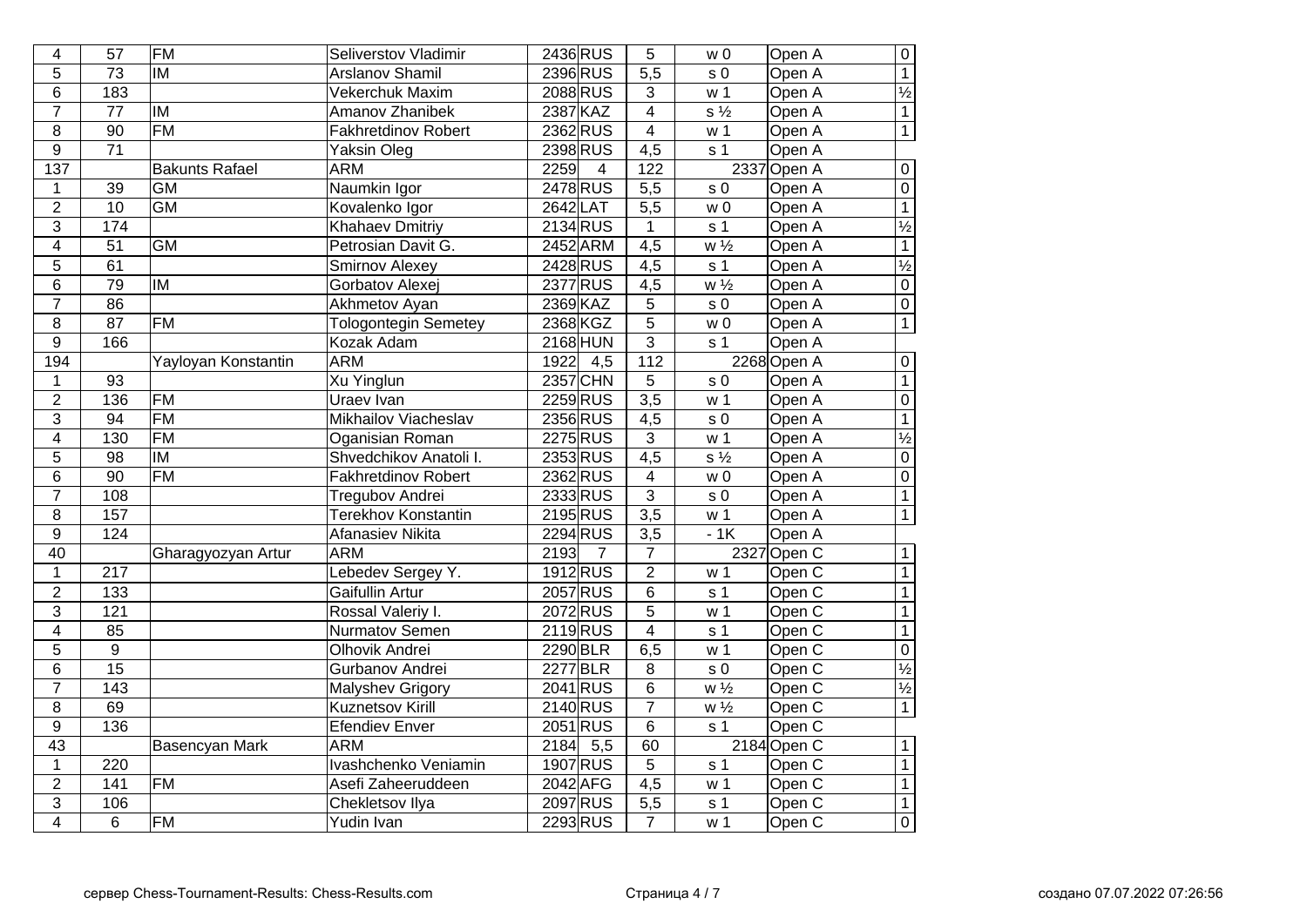| 5              | $\overline{12}$  | <b>FM</b>               | <b>Kruchev Boris</b>      | 2281 RUS                 | $\overline{7}$   | s <sub>0</sub>              | Open C            | $\overline{1}$           |
|----------------|------------------|-------------------------|---------------------------|--------------------------|------------------|-----------------------------|-------------------|--------------------------|
| 6              | $\frac{216}{ }$  |                         | Galishnikov Yuri          | 1912 RUS                 | $\overline{4,5}$ | w <sub>1</sub>              | Open <sub>C</sub> | $\overline{0}$           |
| $\overline{7}$ | $\overline{16}$  |                         | Pankratov A.              | 2273 RUS                 | $\overline{7}$   | s <sub>0</sub>              | Open <sub>C</sub> | $\overline{0}$           |
| 8              | 133              |                         | Gaifullin Artur           | 2057 RUS                 | 6                | W <sub>0</sub>              | Open C            | $\frac{1}{2}$            |
| 9              | 119              |                         | Kruzhilin Aleksey         | 2074 RUS                 | $\overline{5,5}$ | $s\frac{1}{2}$              | Open C            |                          |
| 49             |                  | Minasyan Arnold         | <b>ARM</b>                | 2170<br>7                | 13               |                             | 2365 Open C       | $\mathbf{1}$             |
| $\mathbf 1$    | 225              |                         | Mokshanov Igor            | 1903 RUS                 | $\overline{3}$   | w <sub>1</sub>              | Open C            | $\overline{1}$           |
| $\overline{2}$ | 146              |                         | <b>Goltsev Dmitry</b>     | 2037 RUS                 | 4,5              | s <sub>1</sub>              | Open C            | $\overline{1}$           |
| $\overline{3}$ | 159              |                         | Shadrin Anton             | 2002 RUS                 | $\sqrt{5}$       | w <sub>1</sub>              | Open C            | $\overline{0}$           |
| $\overline{4}$ | $\overline{11}$  | <b>FM</b>               | Cherepanov Vladislav      | 2283 RUS                 | $\overline{7}$   | s <sub>0</sub>              | Open C            | $\overline{1}$           |
| 5              | 156              |                         | Zhuk Valeriy              | 2017 RUS                 | $\overline{4,5}$ | w <sub>1</sub>              | Open C            | $\overline{1}$           |
| $\overline{6}$ | $\overline{7}$   | $\overline{\mathsf{M}}$ | Malinin Yuri              | 2290 RUS                 | $\overline{6}$   | s <sub>1</sub>              | Open C            | $\frac{1}{2}$            |
| $\overline{7}$ | $\overline{18}$  | FM                      | Samojlov Anton            | 2268 RUS                 | $\overline{6}$   | $\overline{s\frac{1}{2}}$   | Open C            | $\overline{1}$           |
| 8              | $\overline{24}$  | <b>WIM</b>              | Ivkina Olga               | 2233 RUS                 | 6,5              | w <sub>1</sub>              | Open C            | $\frac{1}{2}$            |
| 9              | $\overline{16}$  |                         | Pankratov A.              | 2273 RUS                 | $\overline{7}$   | $s\frac{1}{2}$              | Open C            |                          |
| 208            |                  | Danielyan Vahe          | <b>ARM</b>                | 1931<br>4,5              | 179              |                             | 1626 Open C       | $\boldsymbol{0}$         |
| $\mathbf{1}$   | 32               |                         | <b>Tsapulin Anatoly</b>   | 2216 RUS                 | 6,5              | s <sub>0</sub>              | Open C            | $\overline{1}$           |
| $\overline{2}$ | $\overline{304}$ |                         | Vezhnyaev Mikhail         | 1511 RUS                 | $\overline{1,5}$ | w <sub>1</sub>              | Open <sub>C</sub> | $\overline{0}$           |
| 3              | $\overline{98}$  |                         | Francuzov Alexander       | 2110UKR                  | 6                | s <sub>0</sub>              | Open <sub>C</sub> | $\frac{1}{2}$            |
| $\overline{4}$ | $\overline{311}$ |                         | Azarchuk Anna             | <b>ORUS</b>              | $\overline{4,5}$ | $w\frac{1}{2}$              | Open C            | $\overline{1}$           |
| $\overline{5}$ | 330              |                         | Minashkin Sergey          | <b>ORUS</b>              | $\overline{4}$   | s <sub>1</sub>              | Open C            | $\overline{0}$           |
| $\overline{6}$ | $\overline{121}$ |                         | Rossal Valeriy I.         | 2072RUS                  | $\overline{5}$   | s <sub>0</sub>              | Open C            | $\overline{1}$           |
| $\overline{7}$ | 286              |                         | Shabunova Ekaterina       | 1694 RUS                 | $\overline{3}$   | $\overline{w}$ 1            | Open C            | $\overline{0}$           |
| $\overline{8}$ | 148              |                         | <b>Tyurikov Ivan</b>      | 2033 RUS                 | $\overline{5,5}$ | $\overline{w}$ 0            | Open C            | $\overline{1}$           |
| $\overline{9}$ | 348              |                         | Zhanazarov Iskander       | 0KAZ                     | $\overline{3,5}$ | s <sub>1</sub>              | Open C            |                          |
| 238            |                  | Hakobyan Romik          | <b>ARM</b>                | 1863<br>$\overline{5,5}$ | 101              |                             | 1918 Open C       | $\overline{0}$           |
| 1              | 61               |                         | <b>Borisovsky Viktor</b>  | 2150 RUS                 | $\overline{5,5}$ | s <sub>0</sub>              | Open C            | $\overline{0}$           |
| $\overline{2}$ | 332              |                         | Narinian Tigran           | 0RUS                     | $\overline{3}$   | w <sub>0</sub>              | Open <sub>C</sub> | $\overline{1}$           |
| $\overline{3}$ | $\overline{304}$ |                         | Vezhnyaev Mikhail         | 1511 RUS                 | $\overline{1,5}$ | s <sub>1</sub>              | Open <sub>C</sub> | $\overline{0}$           |
| $\overline{4}$ | $\overline{58}$  |                         | <b>Dikarev Oleg</b>       | $2151$ RUS               | $\overline{5}$   | $\overline{s}$ <sub>0</sub> | Open C            | $\overline{1}$           |
| 5              | 299              |                         | <b>Kuzmishin Leonid</b>   | 1591 RUS                 | $\overline{4}$   | w <sub>1</sub>              | Open <sub>C</sub> | $\overline{\frac{1}{2}}$ |
| $\overline{6}$ | 155              |                         | Selivanov Ivan            | 2018 RUS                 | $\overline{4,5}$ | $W\frac{1}{2}$              | Open <sub>C</sub> | $\overline{1}$           |
| $\overline{7}$ | $\overline{141}$ | <b>FM</b>               | Asefi Zaheeruddeen        | 2042 AFG                 | $\overline{4,5}$ | s <sub>1</sub>              | Open C            | $\overline{1}$           |
| $\overline{8}$ | 166              |                         | <b>Skurihin Roman</b>     | 1990 RUS                 | $\overline{3,5}$ | w <sub>1</sub>              | Open <sub>C</sub> | $\overline{1}$           |
| $\overline{9}$ | 109              |                         | Andronov Ilya             | 2090 RUS                 | $\overline{4,5}$ | $\overline{s}$ 1            | Open C            |                          |
| $\overline{9}$ | <b>GM</b>        | Andriasian Zaven        | <b>ARM</b>                | $-4,5$<br>2611           | $\overline{4}$   |                             | 2517 Open F       | $\overline{0}$           |
| $\mathbf{1}$   | 2                | <b>GM</b>               | Dragun Kamil              | 2517 POL                 | $\overline{3,5}$ | s <sub>0</sub>              | Open F            | $\overline{\frac{1}{2}}$ |
| $\overline{2}$ | $\overline{3}$   | GM                      | Bajarani Ulvi             | 2504 AZE                 | 3                | $\overline{w\frac{1}{2}}$   | Open F            | $\frac{1}{2}$            |
| $\overline{3}$ | $\overline{4}$   | $\overline{\mathsf{I}}$ | <b>Bernadskiy Vitaliy</b> | 2565 UKR                 | $\overline{3,5}$ | $\overline{s\frac{1}{2}}$   | Open F            | $\overline{0}$           |
| $\overline{4}$ | $\overline{5}$   | <b>IM</b>               | <b>Artemiev Vladislav</b> | 2595 RUS                 | $\overline{8}$   | $\overline{w}$ 0            | Open F            | $\frac{1}{2}$            |
| $\overline{5}$ | $\overline{6}$   | <b>GM</b>               | Eliseev Urii              | 2549 RUS                 | $\overline{4,5}$ | $\overline{s\frac{1}{2}}$   | Open <sub>F</sub> | $\overline{1}$           |
|                |                  |                         |                           |                          |                  |                             |                   |                          |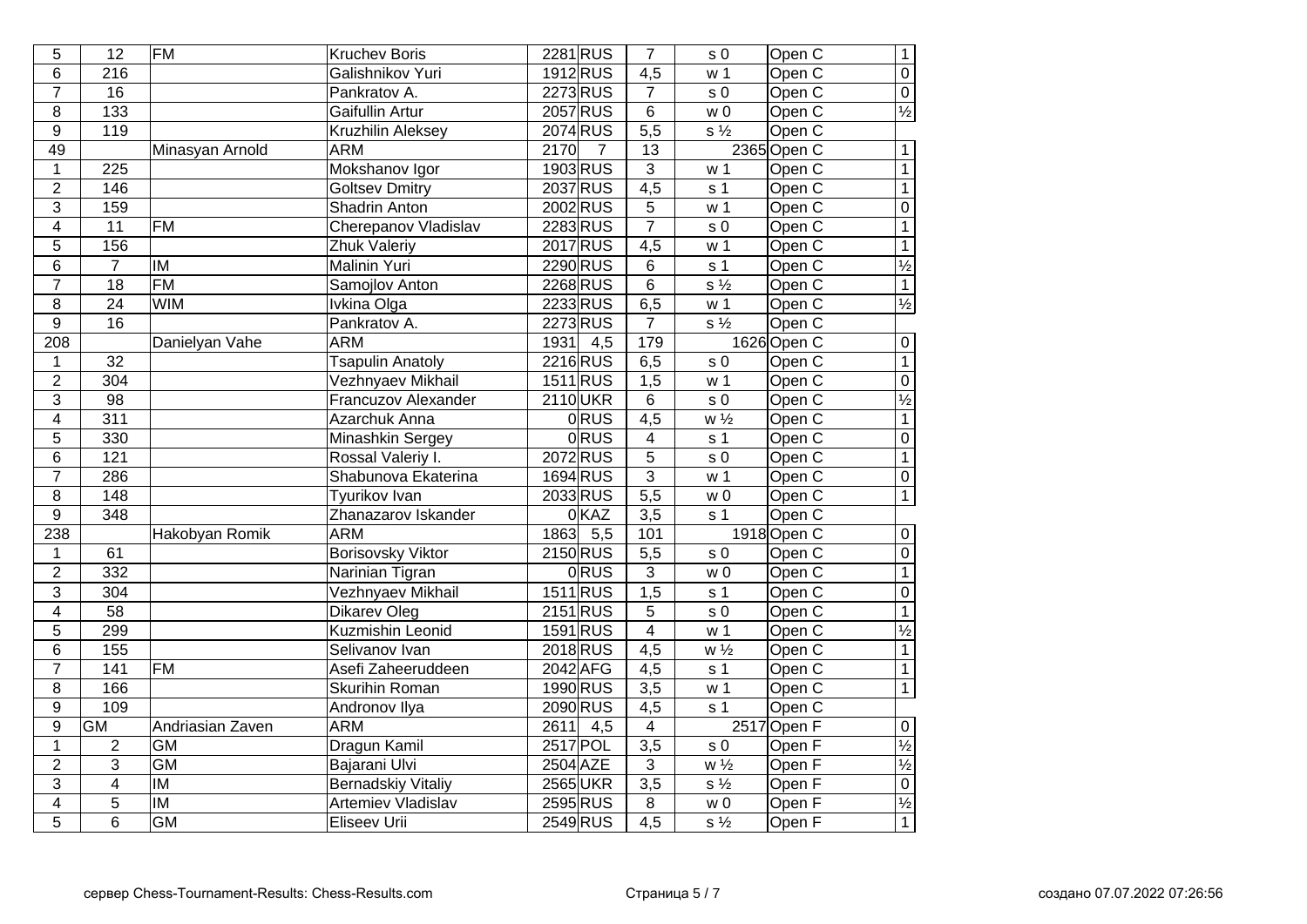| 6                | $\overline{7}$  | <b>IM</b>                | <b>Vavulin Maksim</b>    |      | 2390 RUS             | $\overline{3,5}$ | w <sub>1</sub>              | Open F              | $\overline{0}$           |
|------------------|-----------------|--------------------------|--------------------------|------|----------------------|------------------|-----------------------------|---------------------|--------------------------|
| $\overline{7}$   | $\overline{8}$  | $\overline{\mathsf{IM}}$ | Stukopin Andrey          |      | <b>2517 RUS</b>      | $\overline{6}$   | $\overline{s}$ <sub>0</sub> | Open F              | $\overline{1}$           |
| $\overline{8}$   | $\overline{10}$ | <b>GM</b>                | <b>Belous Vladimir</b>   |      | 2569 RUS             | $\overline{6}$   | s <sub>1</sub>              | Open F              | $\overline{1}$           |
| $\overline{9}$   | $\mathbf{1}$    | $\overline{FM}$          | Gordievsky Dmitry        |      | 2444 RUS             | 2,5              | w <sub>1</sub>              | Open F              |                          |
| 16               |                 | Davtyan Artur            | <b>ARM</b>               | 1816 | 6,5                  | 7                |                             | 1668 Open H Boys13  | $\mathbf{1}$             |
| $\mathbf{1}$     | 69              |                          | Kononenko Artem          |      | 700 RUS              | 4,5              | s <sub>1</sub>              | Open H Boys13       | $\mathbf 1$              |
| $\overline{2}$   | $\overline{90}$ |                          | Bigvava Roland           |      | 700 RUS              | $\overline{5,5}$ | w <sub>1</sub>              | Open H Boys13       | $\overline{1}$           |
| $\mathfrak{S}$   | $\overline{2}$  |                          | Roshka Yevgeniy          |      | 1961 UKR             | $\overline{7}$   | w <sub>1</sub>              | Open H Boys13       | $\overline{0}$           |
| $\overline{4}$   | $\overline{97}$ |                          | Moiseev Danila           |      | 1799 RUS             | 7,5              | s <sub>0</sub>              | Open H Boys13       | $\overline{1}$           |
| 5                | 60              |                          | Zaozerskih Sergey        |      | 800 RUS              | 5                | w <sub>1</sub>              | Open H Boys13       | $\overline{1}$           |
| $6\phantom{1}$   | 10              |                          | Anikin Igor              |      | $1845$ RUS           | $\overline{5}$   | s <sub>1</sub>              | Open H Boys13       | $\mathbf{1}$             |
| $\overline{7}$   | $\overline{12}$ |                          | <b>Umbetov Kazybek</b>   |      | 1836 KAZ             | $\overline{6}$   | w <sub>1</sub>              | Open H Boys13       | $\frac{1}{2}$            |
| $\bf 8$          | $\overline{1}$  |                          | Konaplev Anton           |      | 2008 RUS             | $\overline{7}$   | $s\frac{1}{2}$              | Open H Boys13       | $\overline{0}$           |
| $\overline{9}$   | $\overline{6}$  |                          | Nerushev Arseniy         |      | 1872 RUS             | $\overline{7}$   | W <sub>0</sub>              | Open H Boys13       |                          |
| 101              |                 | Sayan Hakob              | <b>ARM</b>               | 800  | 5                    | $\overline{37}$  |                             | 1221 Open H Boys13  | $\mathbf 0$              |
| $\mathbf{1}$     | 45              |                          | Kochenko Ilya            |      | 800 RUS              | $\overline{5}$   | s <sub>0</sub>              | Open H Boys13       | $\overline{1}$           |
| $\overline{2}$   | 65              |                          | <b>Gorskiy Alexander</b> |      | 700 RUS              | $\overline{3}$   | w <sub>1</sub>              | Open H Boys13       | $\mathbf{1}$             |
| $\overline{3}$   | $\overline{55}$ |                          | <b>Shoshin Boris</b>     |      | 800 RUS              | $\overline{5,5}$ | s <sub>1</sub>              | Open H Boys13       | $\overline{0}$           |
| $\overline{4}$   | $\overline{28}$ |                          | Dobrynin Yaroslav        |      | 1655 RUS             | $\overline{5}$   | W <sub>0</sub>              | Open H Boys13       | $\overline{1}$           |
| $\overline{5}$   | $\overline{53}$ |                          | Schelkanov Danila        |      | 800 RUS              | $\overline{4}$   | s <sub>1</sub>              | Open H Boys13       | $\frac{1}{2}$<br>0       |
| $\,6$            | $\overline{25}$ |                          | <b>Ashrapov Daler</b>    |      | 1717 RUS             | $\overline{5}$   | $w\frac{1}{2}$              | Open H Boys13       |                          |
| $\overline{7}$   | 26              |                          | <b>Gorshkov Nikita</b>   |      | 1704 RUS             | $\overline{6,5}$ | s <sub>0</sub>              | Open H Boys13       | $\overline{1}$           |
| $\overline{8}$   | $\overline{54}$ |                          | <b>Shapurov Nikolay</b>  |      | 800 RUS              | 4,5              | w <sub>1</sub>              | Open H Boys13       | $\overline{\frac{1}{2}}$ |
| $\overline{9}$   | $\overline{32}$ |                          | Yasinovskiy Aleksandr    |      | 1630 RUS             | $\overline{5}$   | $\overline{s\frac{1}{2}}$   | Open H Boys13       |                          |
| $\overline{122}$ |                 | Galoyan Ruben            | <b>ARM</b>               | 800  | $\overline{5,5}$     | $\overline{38}$  |                             | 813 Open H Boys9    | $\mathbf{1}$             |
| $\mathbf 1$      | 42              |                          | Kalashnikov Alexey       |      | 700 RUS              | 4,5              | w <sub>1</sub>              | Open H Boys9        | $\overline{\frac{1}{2}}$ |
| $\overline{2}$   | $\overline{21}$ |                          | <b>Shapurov Yury</b>     |      | 800 RUS              | 4,5              | $\overline{s\frac{1}{2}}$   | Open H Boys9        | $\overline{1}$           |
| $\overline{3}$   | $\overline{35}$ |                          | Davidyan Vladimir        |      | 700 RUS              | $\overline{5}$   | w <sub>1</sub>              | Open H Boys9        | $\boldsymbol{0}$         |
| $\overline{4}$   | $\overline{17}$ |                          | Romanov Dmitrii          |      | 800 RUS              | $\overline{7}$   | $\overline{s}$ 0            | Open H Boys9        | $\overline{1}$           |
| $\overline{5}$   | $\overline{28}$ |                          | Alandarenko Evgeny       |      | 700 RUS              | $\overline{5}$   | s <sub>1</sub>              | Open H Boys9        | $\overline{0}$           |
| $\overline{6}$   | $\overline{20}$ |                          | Safin Robert             |      | 800 RUS              | $\frac{1}{5,5}$  | $\overline{w}$              | Open H Boys9        | $\overline{1}$           |
| $\overline{7}$   | $\overline{36}$ |                          | <b>Dokshin Dmitriy</b>   |      | 700 RUS              | $\overline{4,5}$ | s <sub>1</sub>              | Open H Boys9        | $\frac{1}{2}$            |
| $\overline{8}$   | 49              |                          | Perov Alexandar          |      | 700 RUS              | $\overline{6}$   | $W\frac{1}{2}$              | Open H Boys9        | $\overline{\frac{1}{2}}$ |
| $\overline{9}$   | $\overline{29}$ |                          | Anikin Georgij           |      | 700 RUS              | $\overline{5,5}$ | $\overline{s\frac{1}{2}}$   | Open H Boys9        |                          |
| $\overline{8}$   |                 | Grigoryan Arpine         | <b>ARM</b>               | 1710 | $\overline{7}$       | $\overline{2}$   |                             | 1721 Open H Girls13 | $\overline{1}$           |
| $\overline{1}$   | $\overline{33}$ |                          | Polomoshnova Mariya      |      | $\overline{700}$ RUS | $\overline{3,5}$ | w <sub>1</sub>              | Open H Girls13      | $\overline{1}$           |
| $\overline{2}$   | $\overline{20}$ |                          | <b>Belkina Kristina</b>  |      | 800 RUS              | $\overline{4,5}$ | s <sub>1</sub>              | Open H Girls13      | $\overline{1}$           |
| $\overline{3}$   | $\mathbf 1$     |                          | Kochukova Anna           |      | 1869 RUS             | 6,5              | w <sub>1</sub>              | Open H Girls13      | $\mathbf{1}$             |
| $\overline{4}$   | $\overline{7}$  |                          | Spiridonova Yana         |      | 1711RUS              | 6,5              | s <sub>1</sub>              | Open H Girls13      | $\frac{1}{2}$            |
| $\overline{5}$   | $\overline{11}$ |                          | Filippova Darya          |      | 1639 RUS             | $\overline{7}$   | $W\frac{1}{2}$              | Open H Girls13      | $\mathbf{1}$             |
| $\overline{6}$   | 14              |                          | Shpanko Nadiia           |      | 1585 UKR             | $\overline{5,5}$ | s <sub>1</sub>              | Open H Girls13      | $\mathbf{1}$             |